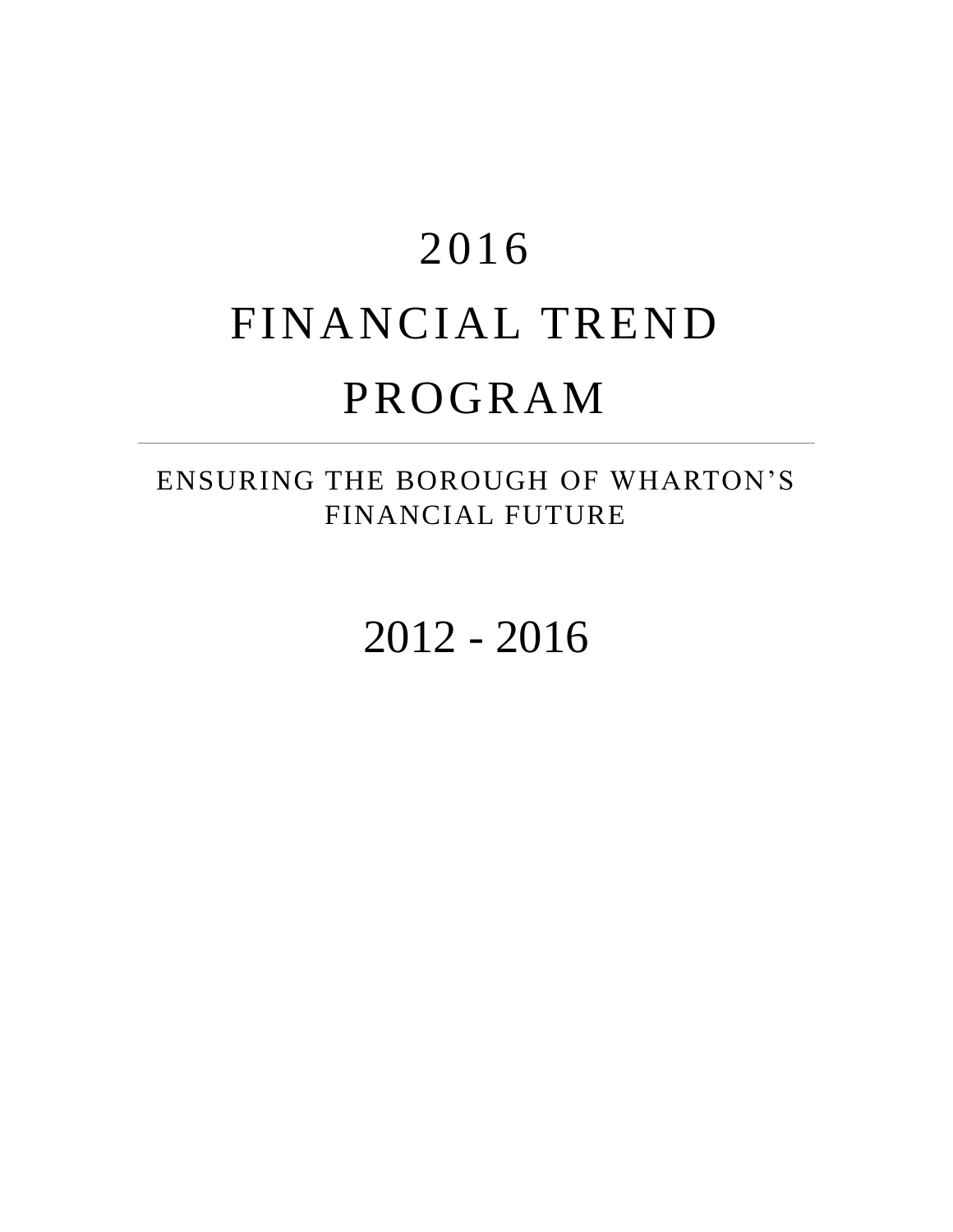#### TABLE OF CONTENTS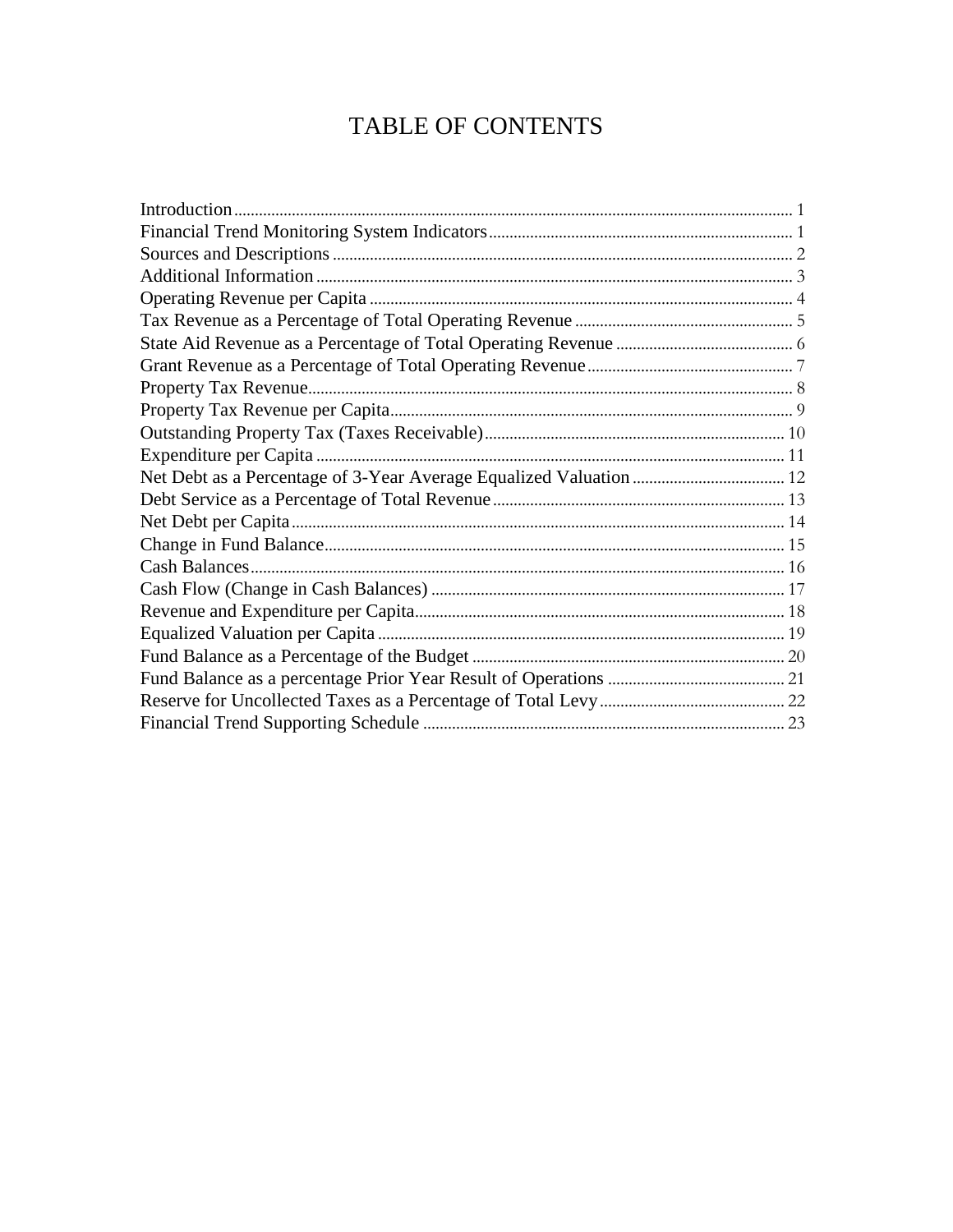### FINANCIAL TREND MONTORING PROGRAM

ENSURING THE BOROUGH OF WHARTON'S FINANCIAL FUTURE

#### **INTRODUCTION**

<span id="page-2-0"></span>The Borough of Wharton has developed a Financial Trend and Financial Projection Program to identify and organize the factors that affect the Borough's financial stability. The Program facilitates analysis and management of Wharton's financial condition and structure. This Program has been designed to assist Borough officials in implementing proactive steps to prepare for and minimize the impact of unfavorable economic cycles and disruptions. The purpose of the Program is to:

- Identify areas of financial concern
- Assist management and governing body in financial planning and forecasting
- Establish and maintain favorable bond rating conditions
- Educate taxpayers on the forces impacting the decisions of Borough Officials
- Project our five-year budgetary needs and constraints

The Financial Trend Monitoring Program examines various indicators including revenue, expenditure, debt service and operating position factors through trend analysis. Commentary is added to explain why each indicator is examined and what warning signs might indicate a concern for financial problems.

#### **FINANCIAL TREND MONITORING SYSTEM INDICATORS**

- <span id="page-2-1"></span>• Operating Revenue per Capita
- Tax Revenue as a Percentage of Total Operating Revenue
- State Aid Revenue as a Percentage of Total Operating Revenue
- Grant Revenue as a Percentage of Total Operating Revenue
- Property Tax Revenue
- Property Tax Revenue per Capita
- Outstanding Property Tax (Taxes Receivable)
- Expenditure per Capita
- Net Debt as a Percentage of Equalized Valuation
- Debt Service as a Percentage of Total Revenue
- Net Debt per Capita
- Change in Fund Balance
- Cash Balances
- Cash Flow (Change in Cash Balances)
- Revenue and Expenditure per Capita
- Equalized Valuation per Capita
- Fund Balance as a Percentage of the Budget
- Fund Balance as a percentage Prior Year Result of Operations
- Reserve for Uncollected Taxes as a Percentage of Total Levy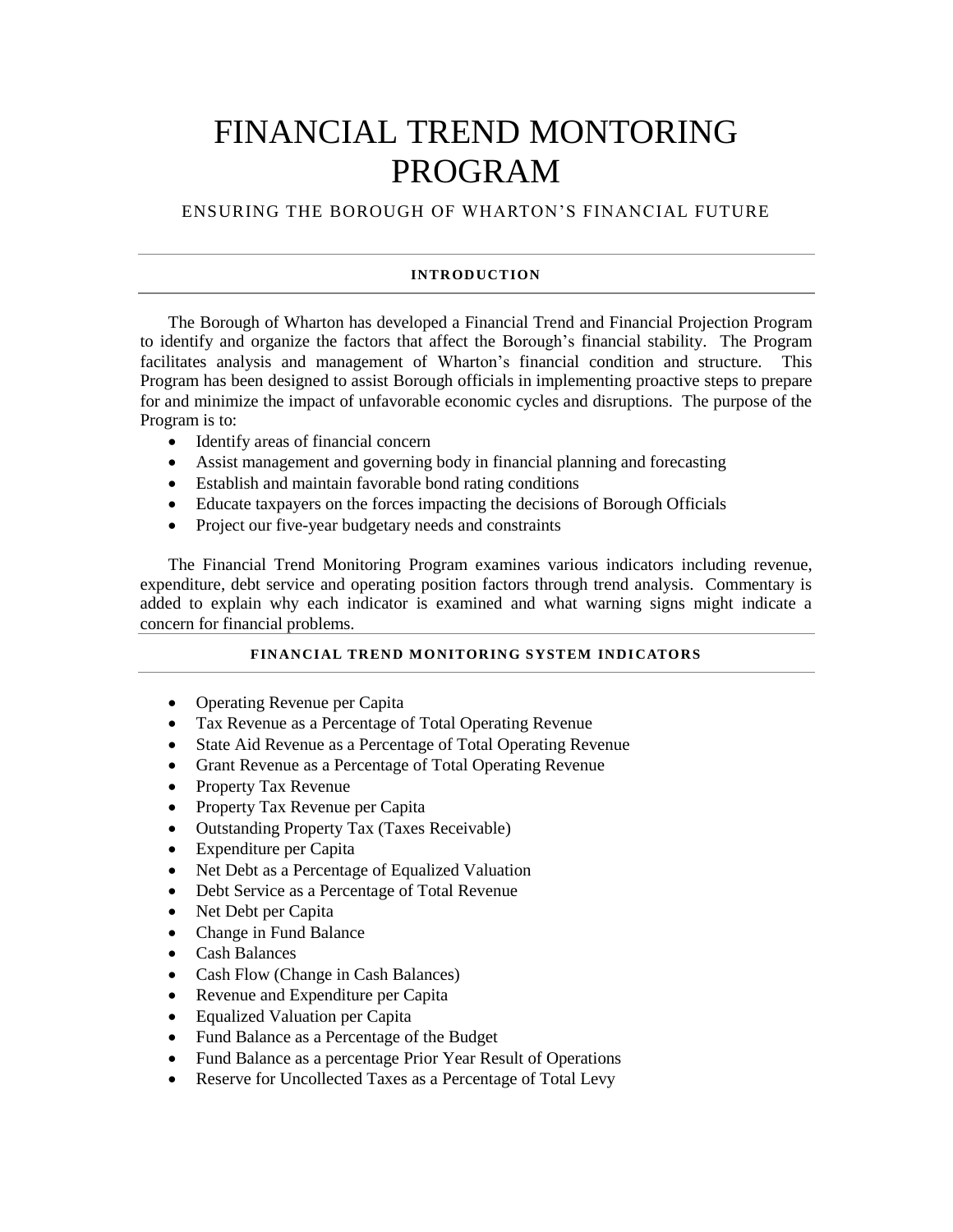#### **SOURCES AND DESCRIPTIONS**

<span id="page-3-0"></span>The following items were necessary to complete the Financial Trend Monitoring System. A brief description of each is as follows:

- **ASSESSED VALUATION**: Includes the valuation of all residential, commercial, industrial, personal property and open space. This information is located in the Tax Duplicate on the page titled "Table of Aggregates" which is on file with the Tax Assessor
- **DEBT SERVICE:** Includes the amount of Principal and Interest paid on the outstanding General Obligation Bonds, Bond Anticipation Notes, Green Trust Loans, and NJ Environmental Infrastructure Loans.
- **STATE EQUALIZED VALUATION**: Located in the Annual Debt Statement. Every year, the State of New Jersey calculates the "full and fair cash value" of property subject to taxation.
- **FUND BALANCE:** Fund Balance (surplus) represents the excess of the current assets over the current liabilities and reserves. The excess of the total revenue over the total expenditures will result in an increase in Fund Balance. Conceptually, Fund Balance represents unused resources available for future use.
- **GRANT REVENUE**: Grant revenue consists of all funds received from the Federal Government, State of New Jersey, and County of Morris. These revenue sources must be used for a specific purpose, often to implement State or Federal Programs.
- **NET DEBT**: Located in the Annual Debt Statement. This amount includes all Bonds, Notes and Loans outstanding (payable) as of the end of the calendar year. Bonds and Notes for School Purposes and Self-Liquidating debt (debt associated with the Water and Sewer Utilities) are subtracted from the Gross Debt to calculate the Net Debt.
- **OPERATING EXPENDITURES**: Includes all expenditures charged against the Municipal Budget. All salaries, operating expenses, debt service, grants and statutory expenses (pension and social security) are included. This is a combination of both Appropriation and Appropriation Reserves. Payments made to the school and county for taxes collected by the municipality on behalf of these two agencies are NOT included in operating expenses.
- **OPERATING REVENUE**: Includes Fund Balance Anticipated, local (non-tax) revenue, grants, state aid, municipal tax revenue and miscellaneous revenue not anticipated.
- **OUTSTANDING PROPERTY TAX**: Includes all property taxes levied but not yet collected as of the end of the calendar year. Taxes transferred to tax title liens are not included in this figure.
- **POPULATION**: Includes all Wharton Borough residents. A census is performed every ten years. A report of the census is on file with the Borough Clerk.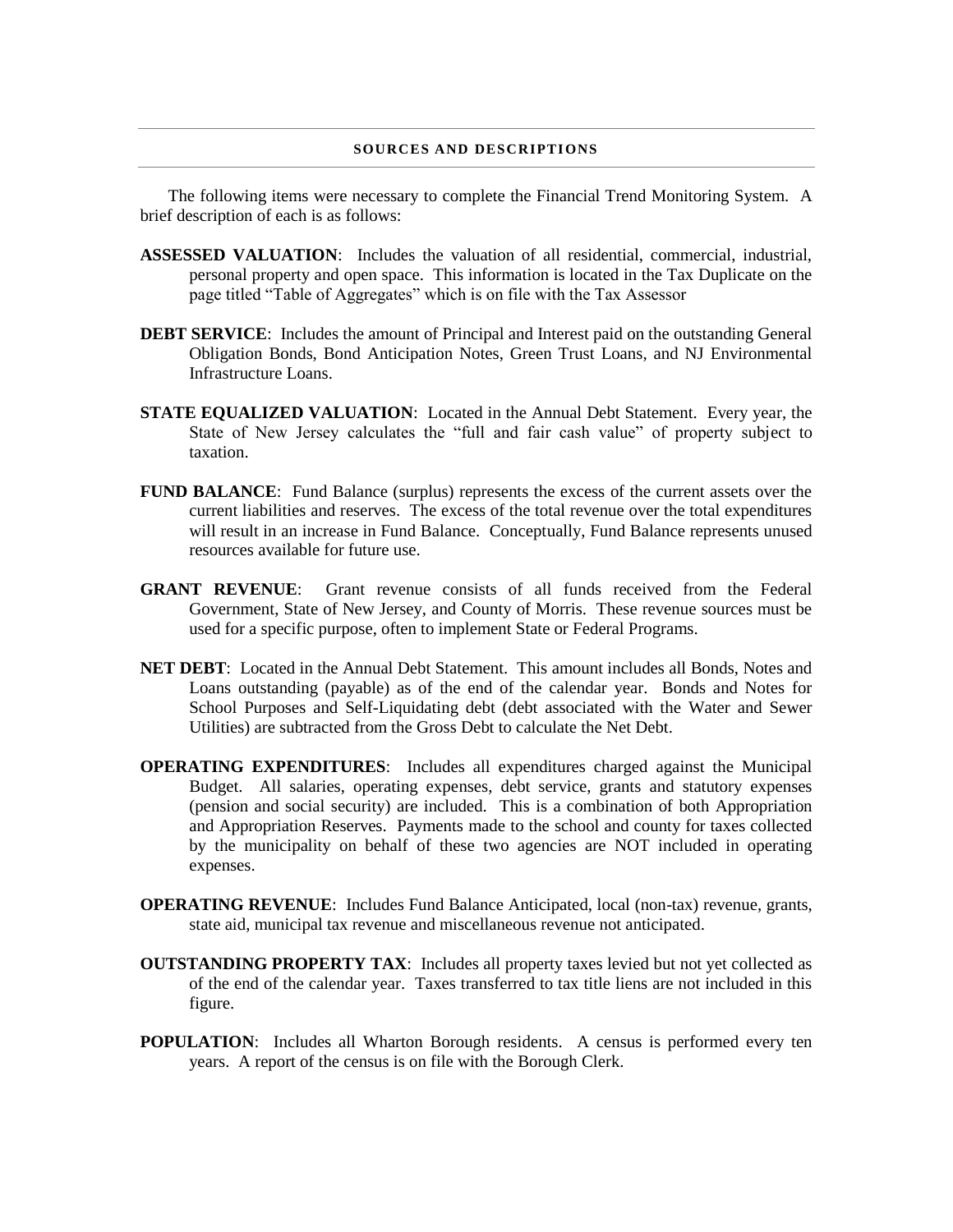- **PROPERTY TAX LEVY:** Includes taxes levied (billed) for residential, industrial, commercial personal property and open space. This figure includes taxes levied for the Municipality, County and School.
- **PROPERTY TAX REVENUE**: Includes municipal tax receipts collected for the current tax year. Tax overpayments, delinquent taxes, and prepaid taxes are not included in this figure.
- **STATE AID REVENUE:** the Borough receives state aid revenue annually. These funds are not earmarked for a specific purpose and may be allocated towards any purpose. State aid consists of: Legislative Initiative Municipal Block Grant, Consolidated Municipal Property Tax Relief Aid, Energy Receipts Tax and Garden State Preservation Program Aid.

#### **ADDITIONAL INFORMATION**

<span id="page-4-0"></span>Ratable growth is not expected to change significantly in the future as the Borough of Wharton is essentially built out.

The population figures used in the years between official census counts were obtained through the State of New Jersey. It is interesting to note that the projected census figures show the population in the Borough of Wharton decreasing.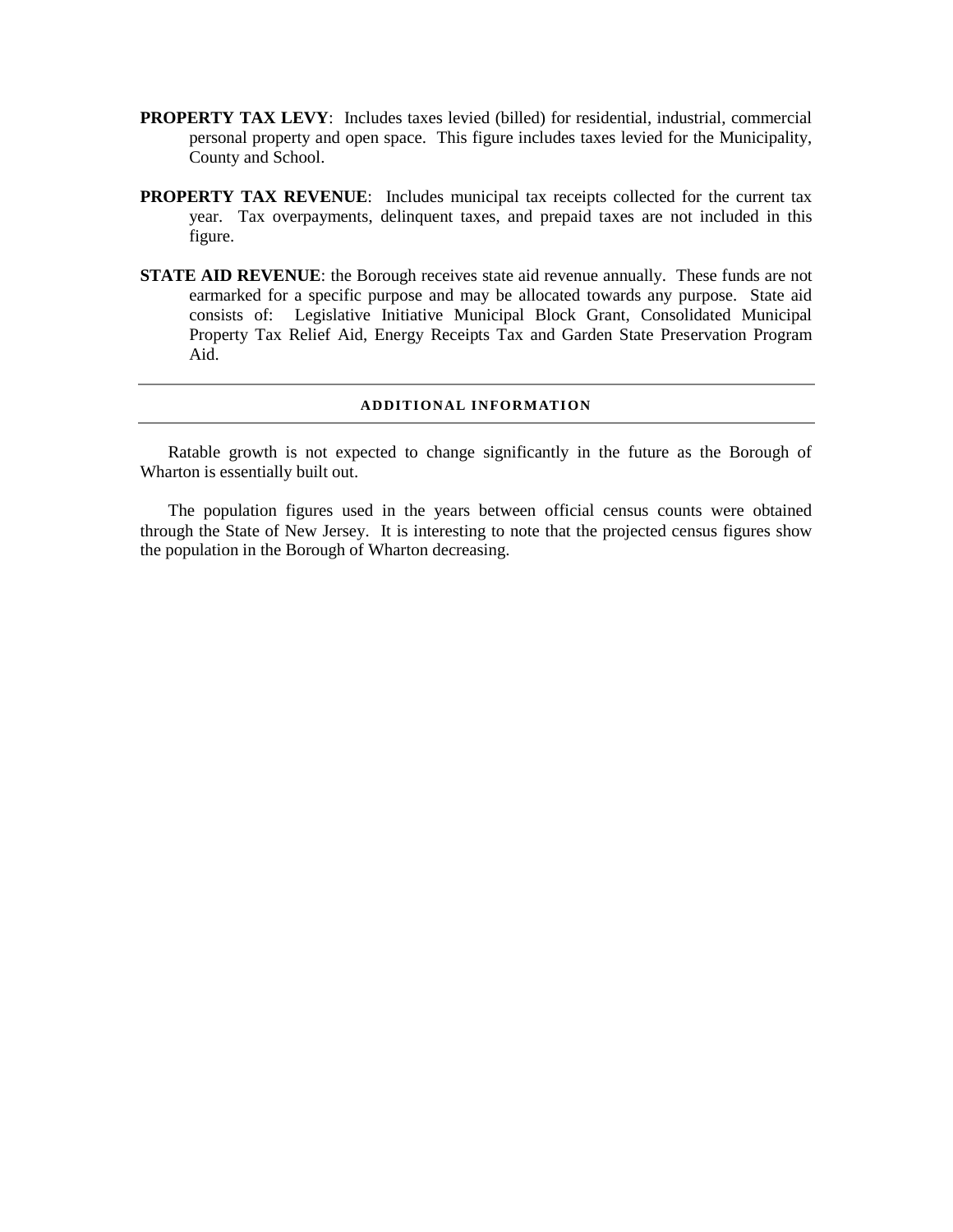<span id="page-5-0"></span>Operating Revenue per Capita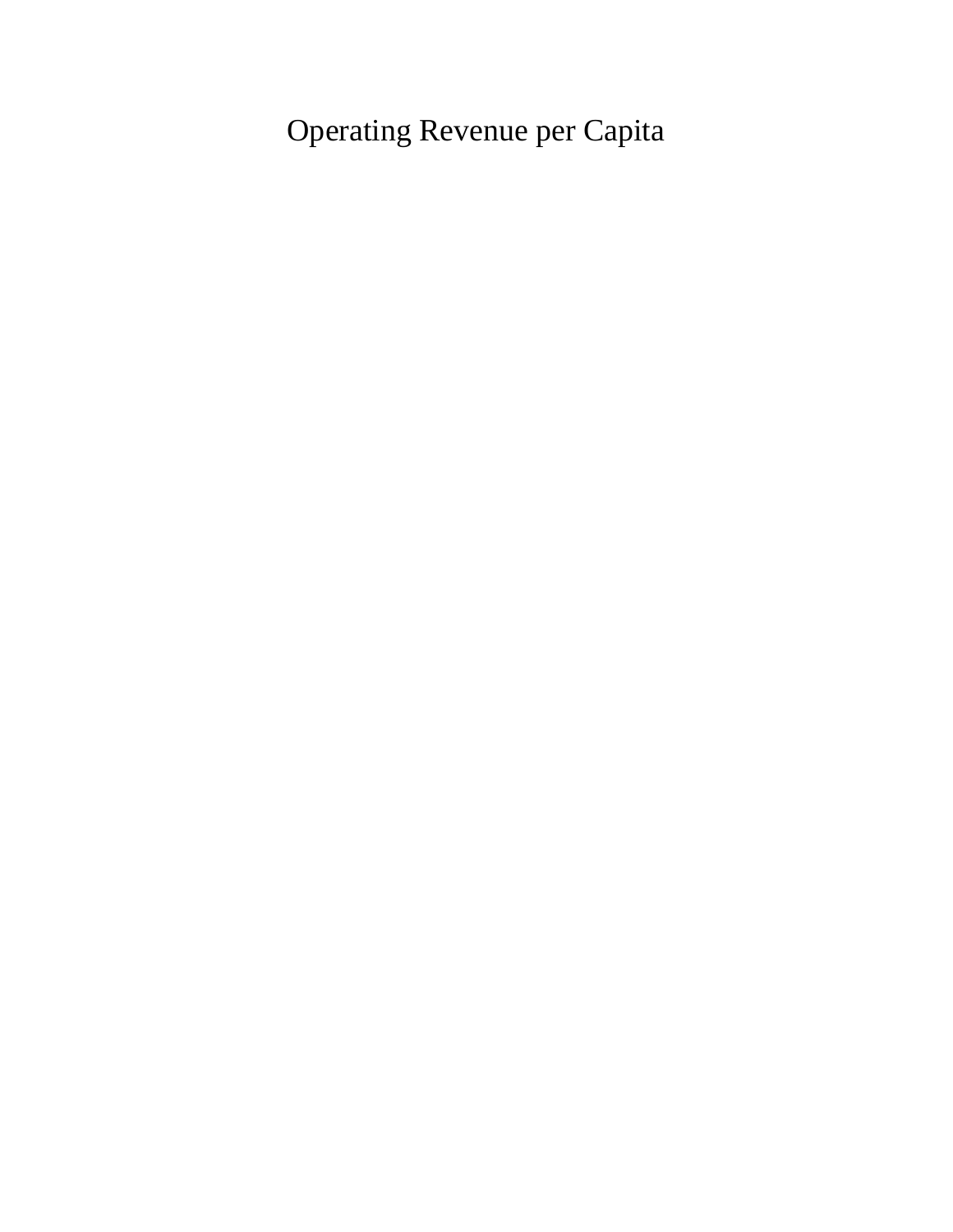### <span id="page-6-0"></span>Tax Revenue as a Percentage of Total Operating Revenue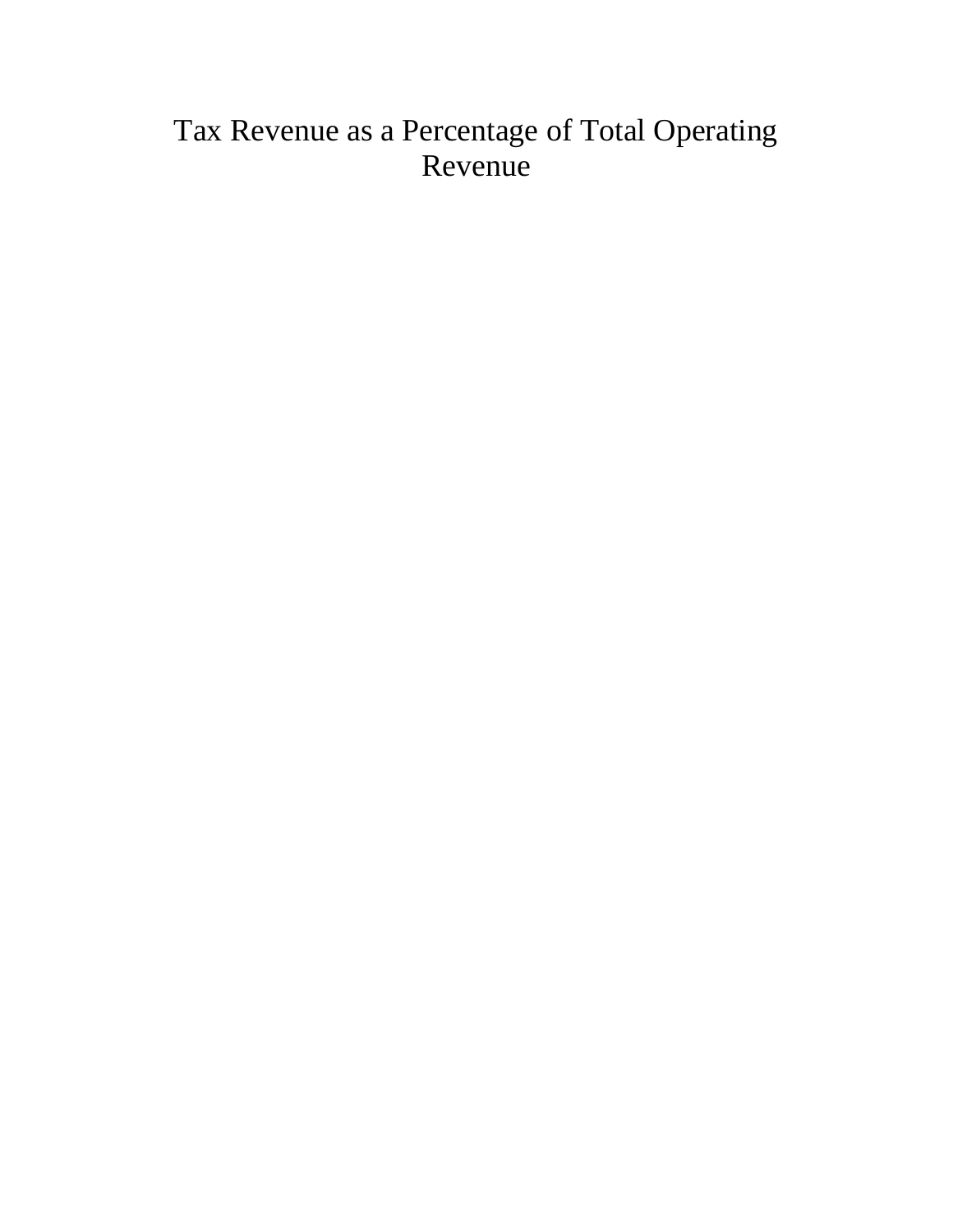#### <span id="page-7-0"></span>State Aid Revenue as a Percentage of Total Operating Revenue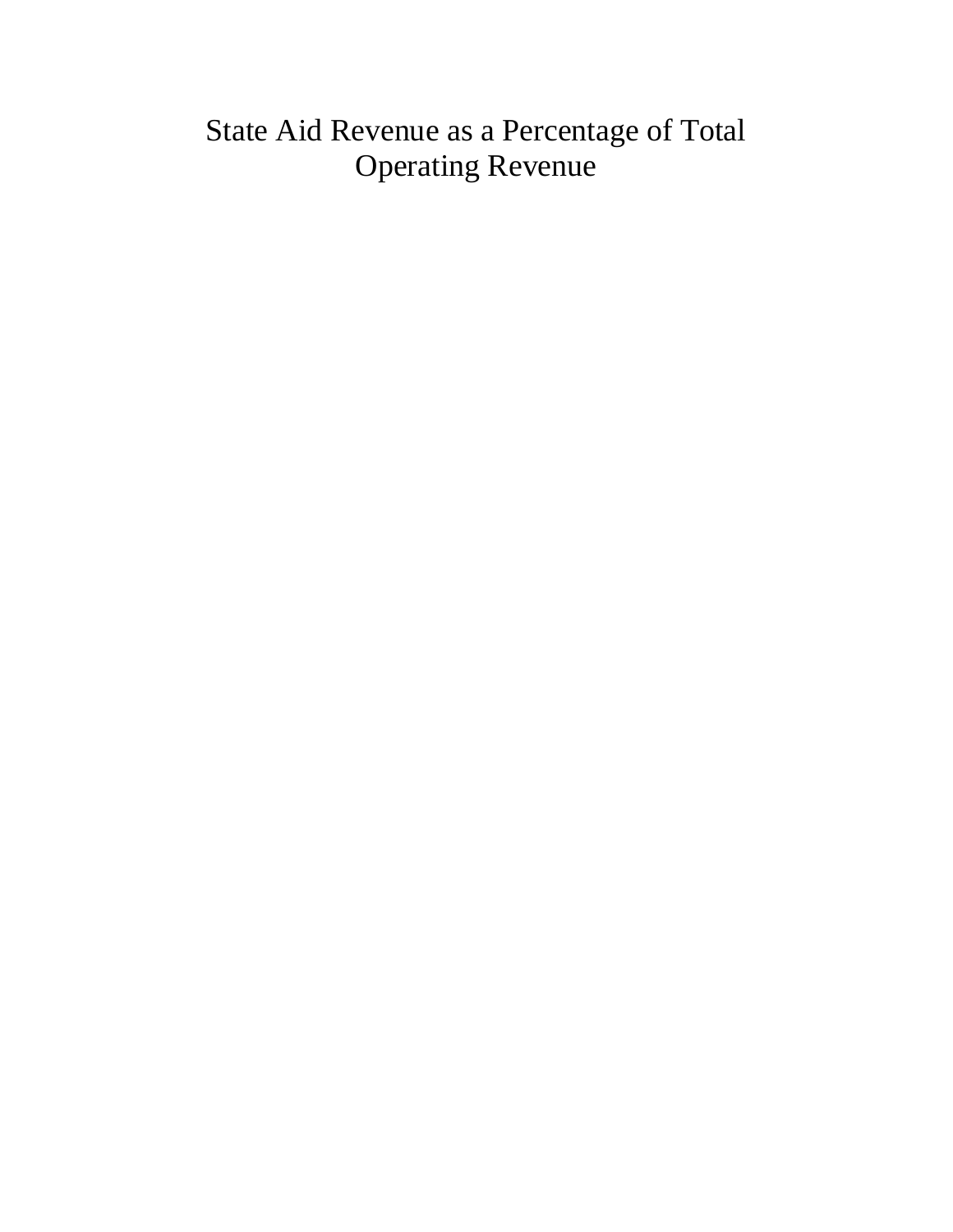### <span id="page-8-0"></span>Grant Revenue as a Percentage of Total Operating Revenue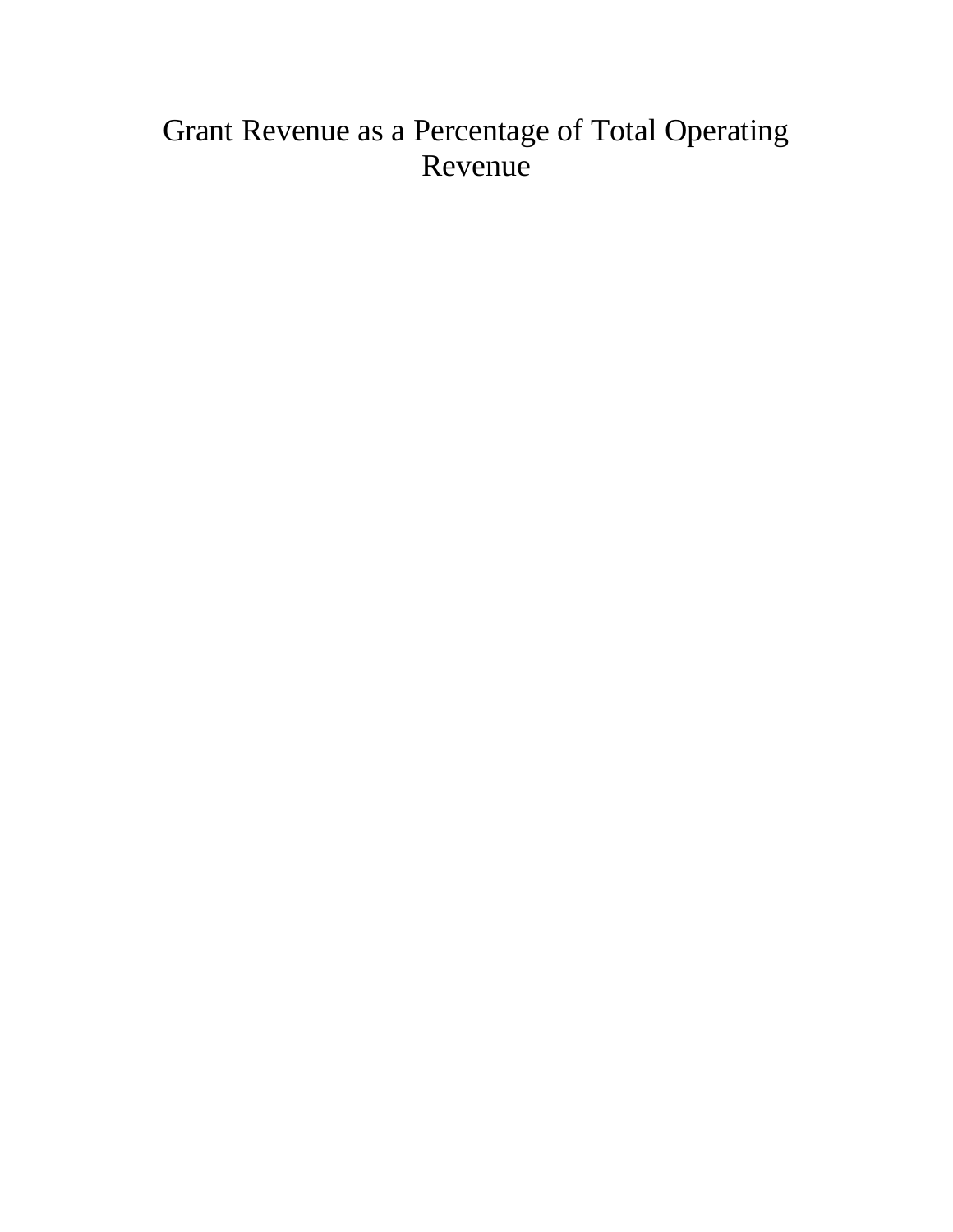<span id="page-9-0"></span>Property Tax Revenue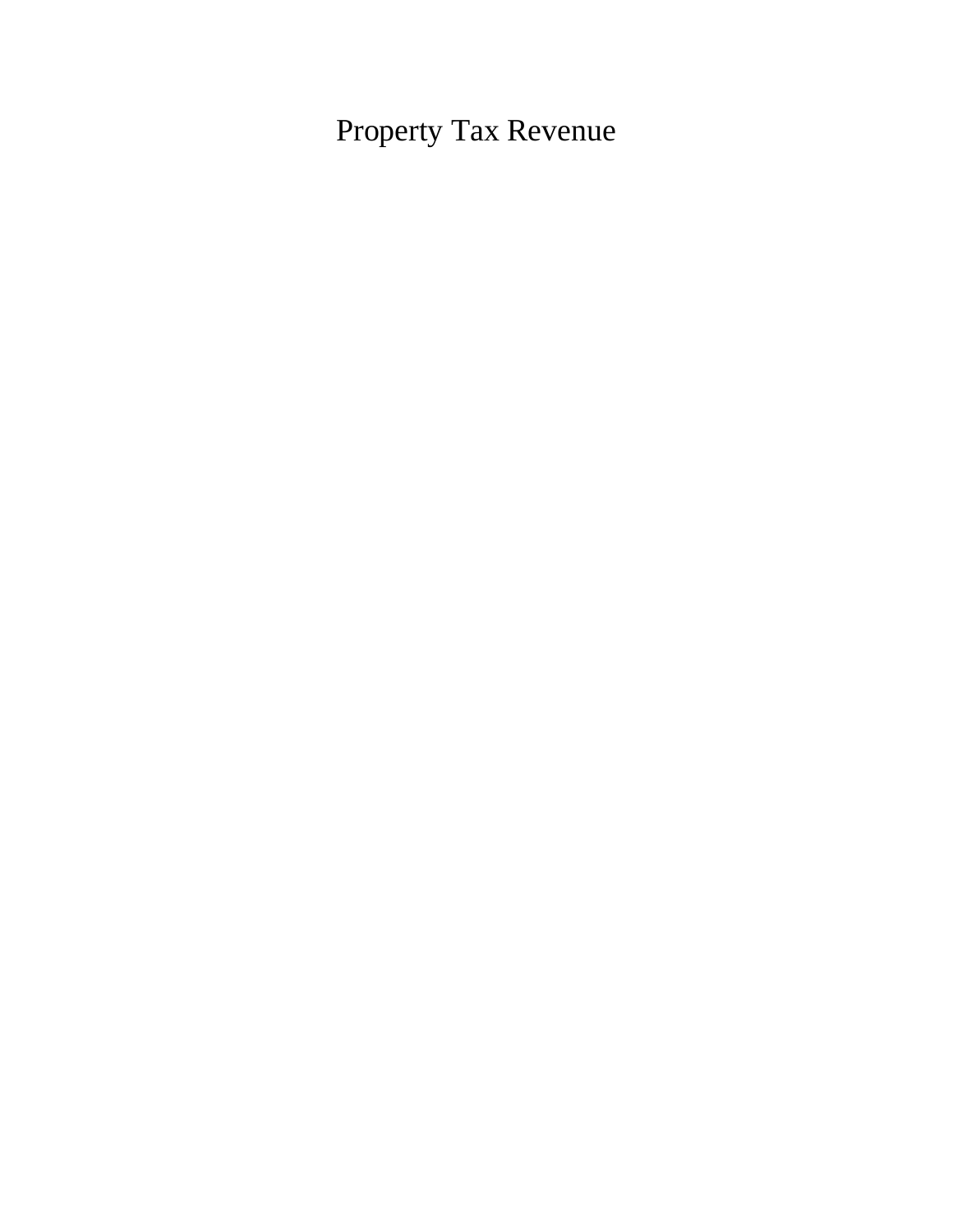<span id="page-10-0"></span>Property Tax Revenue per Capita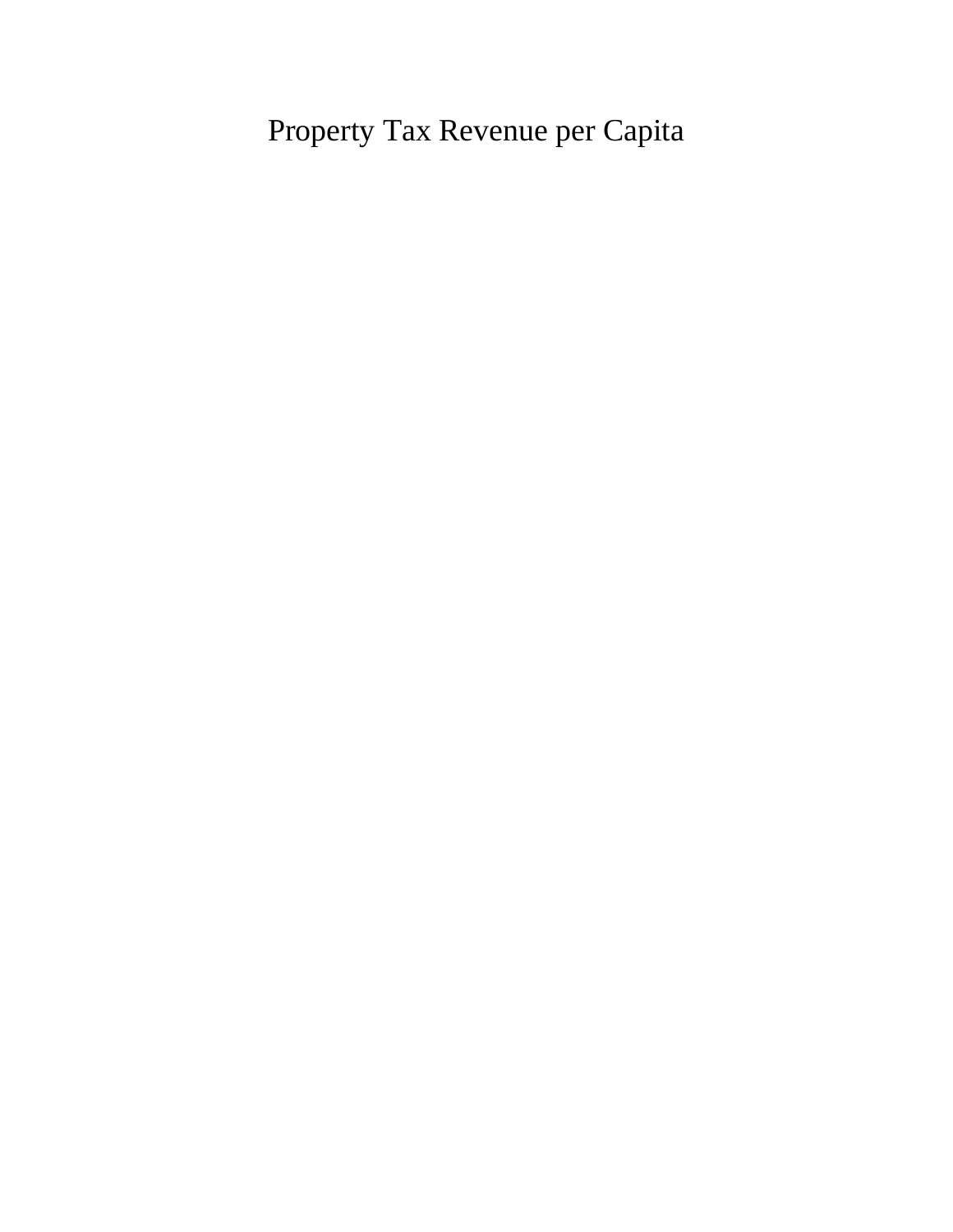<span id="page-11-0"></span>Outstanding Property Tax (Taxes Receivable)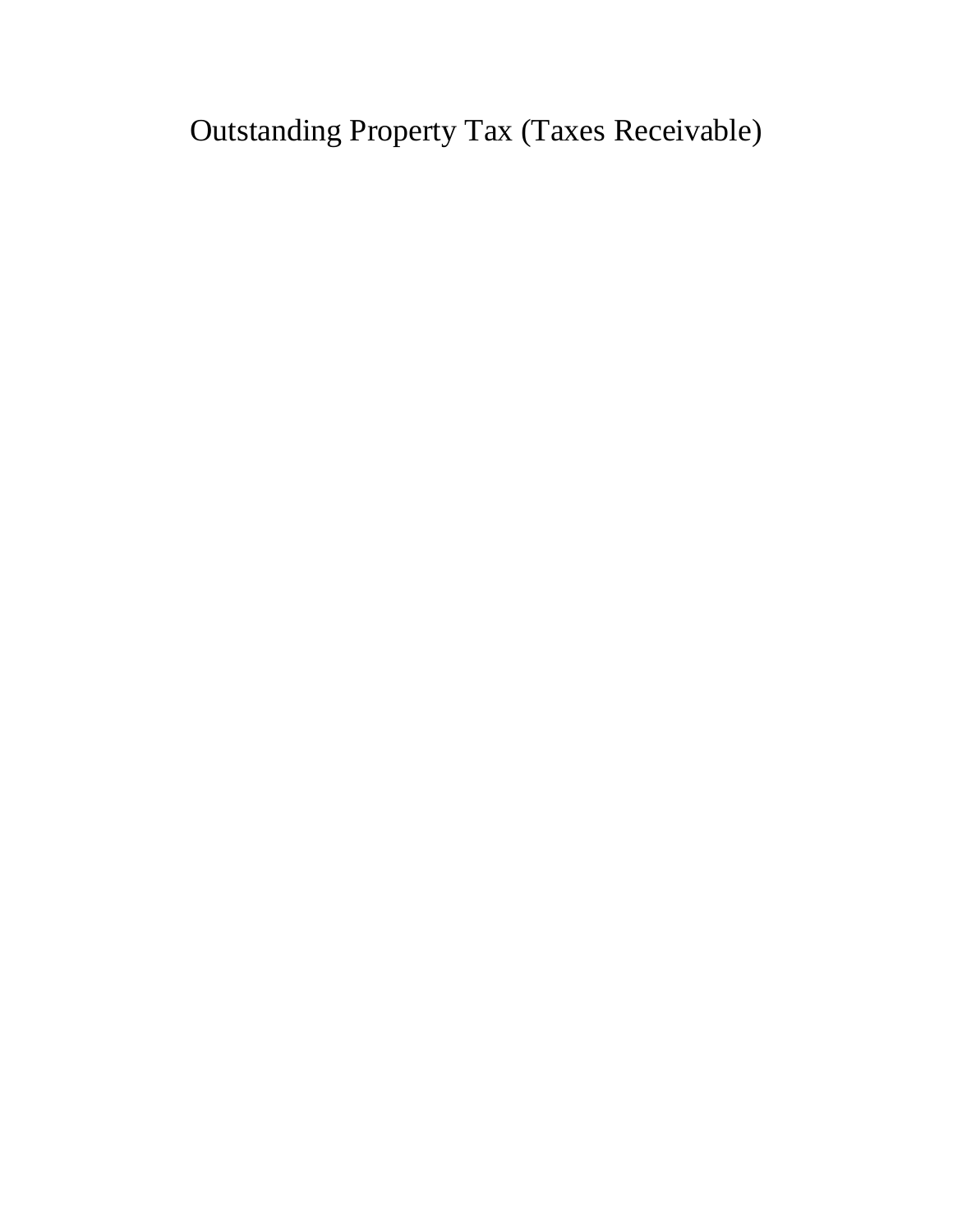<span id="page-12-0"></span>Expenditure per Capita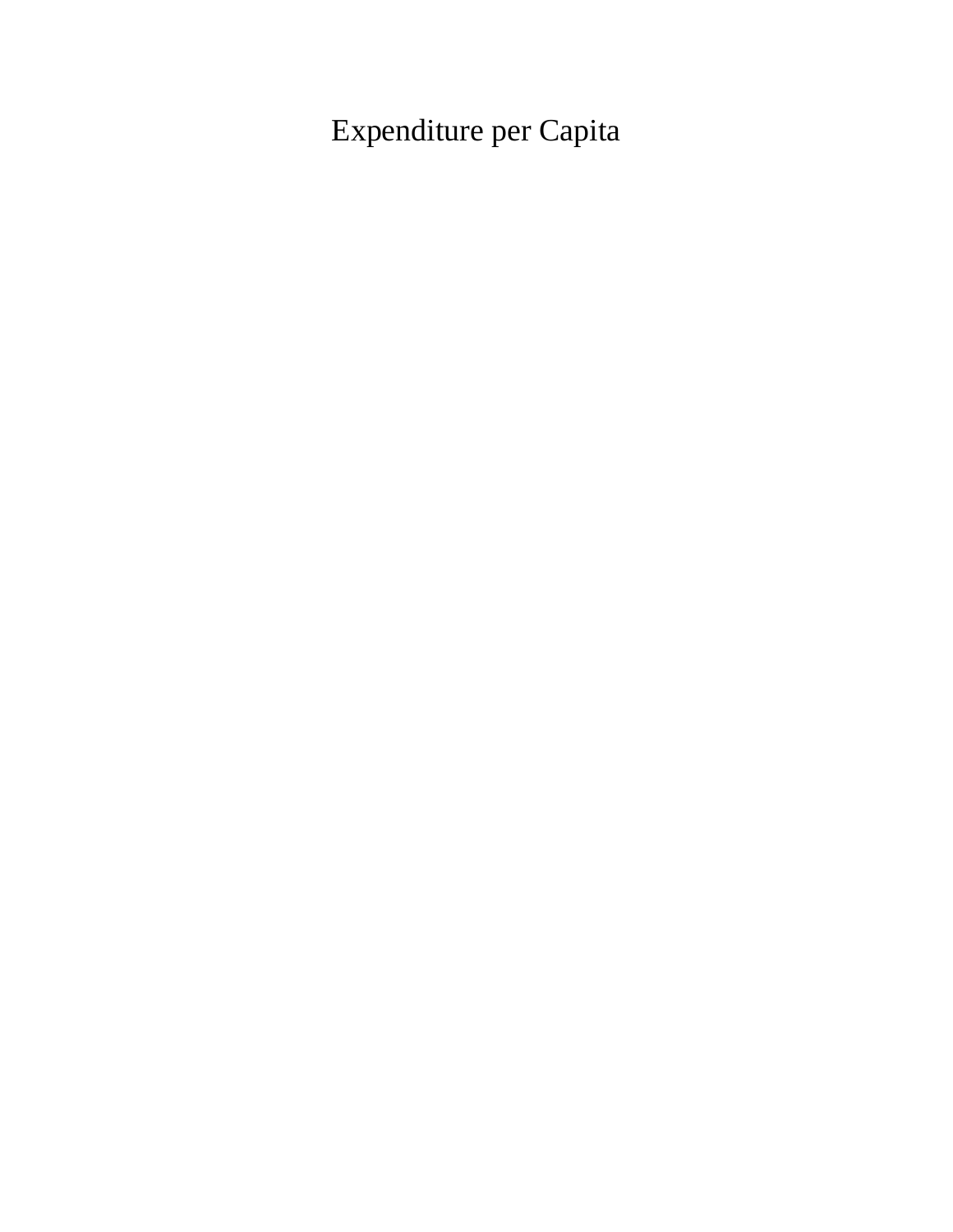#### <span id="page-13-0"></span>Net Debt as a Percentage of 3-Year Average Equalized Valuation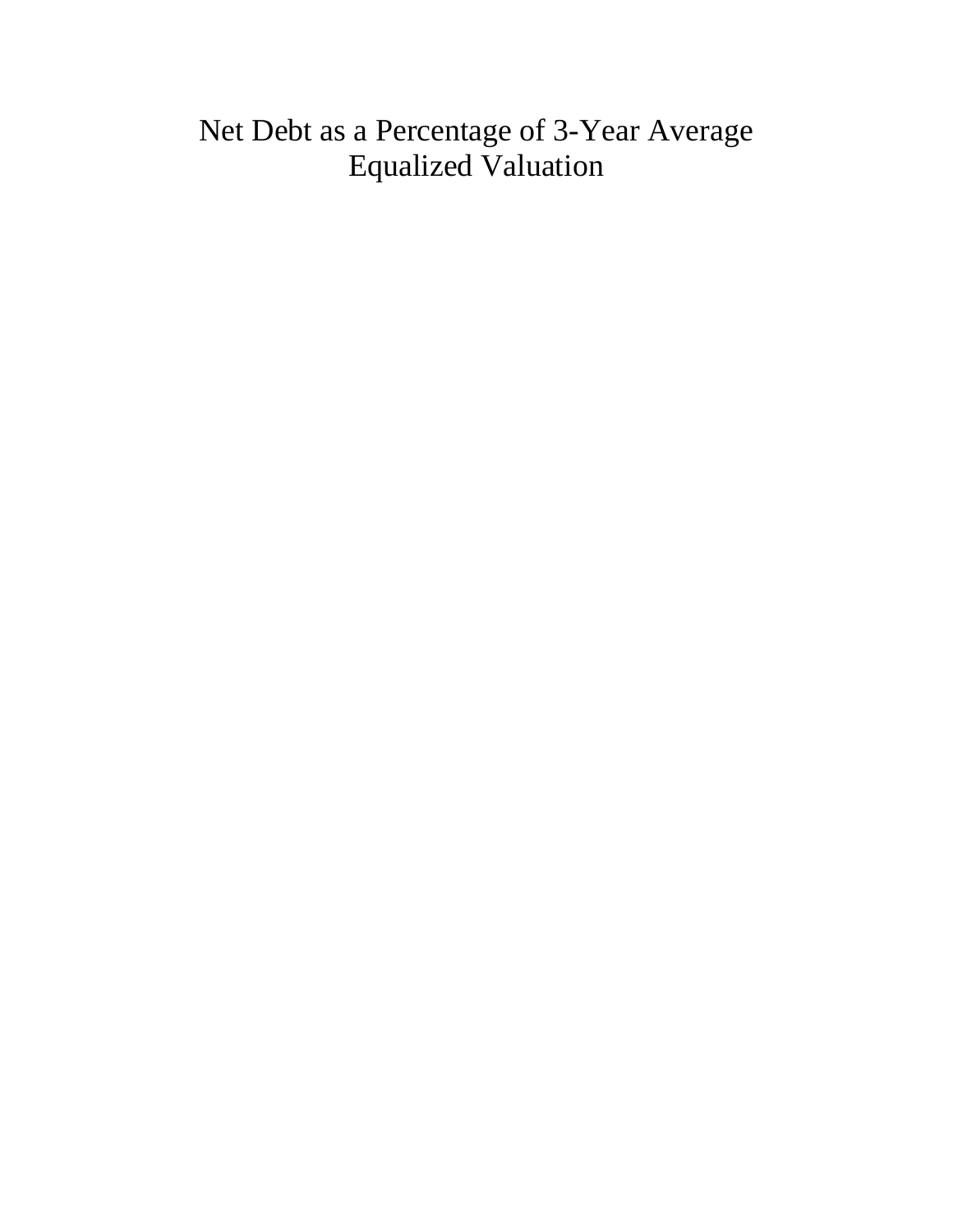<span id="page-14-0"></span>Debt Service as a Percentage of Total Revenue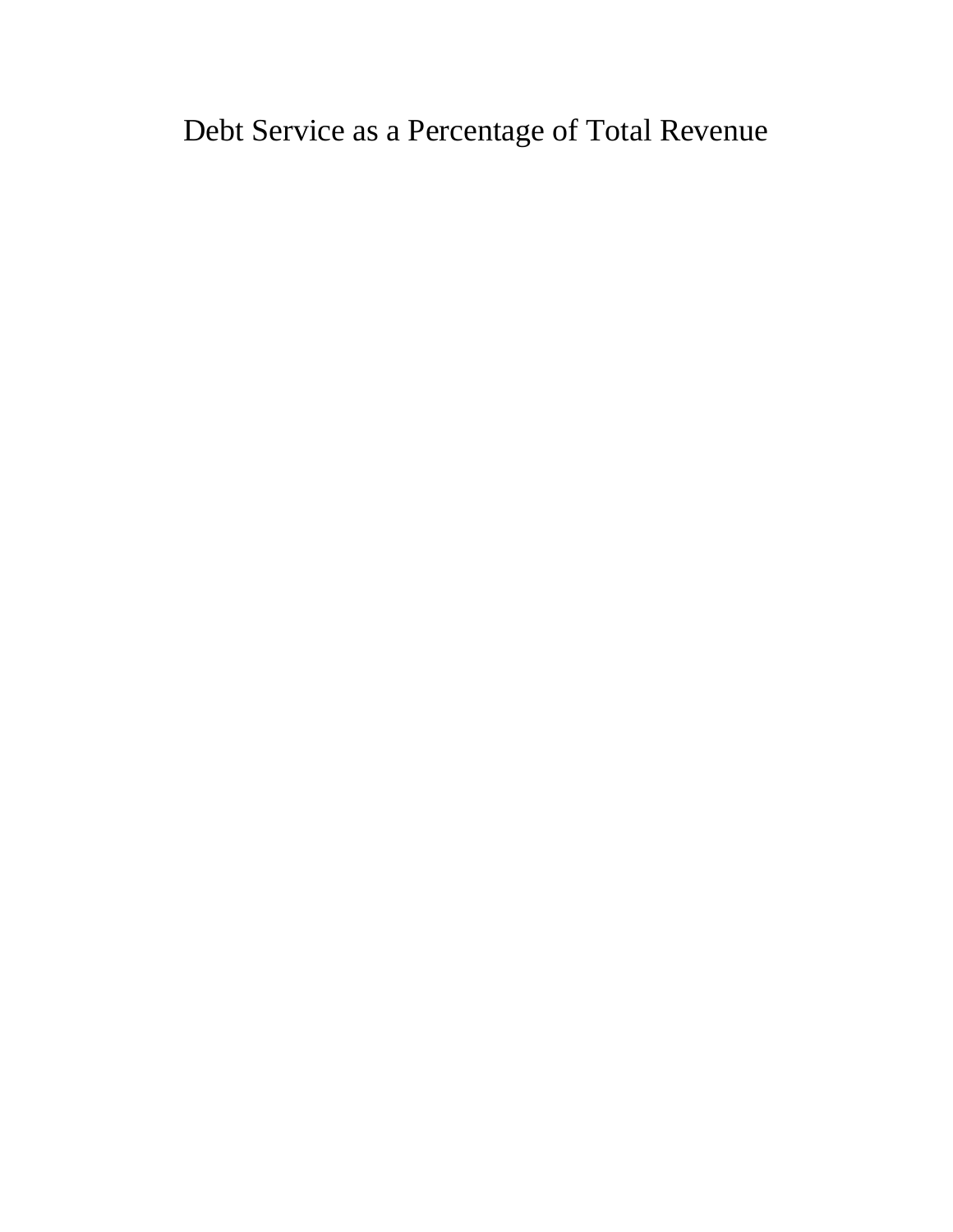<span id="page-15-0"></span>Net Debt per Capita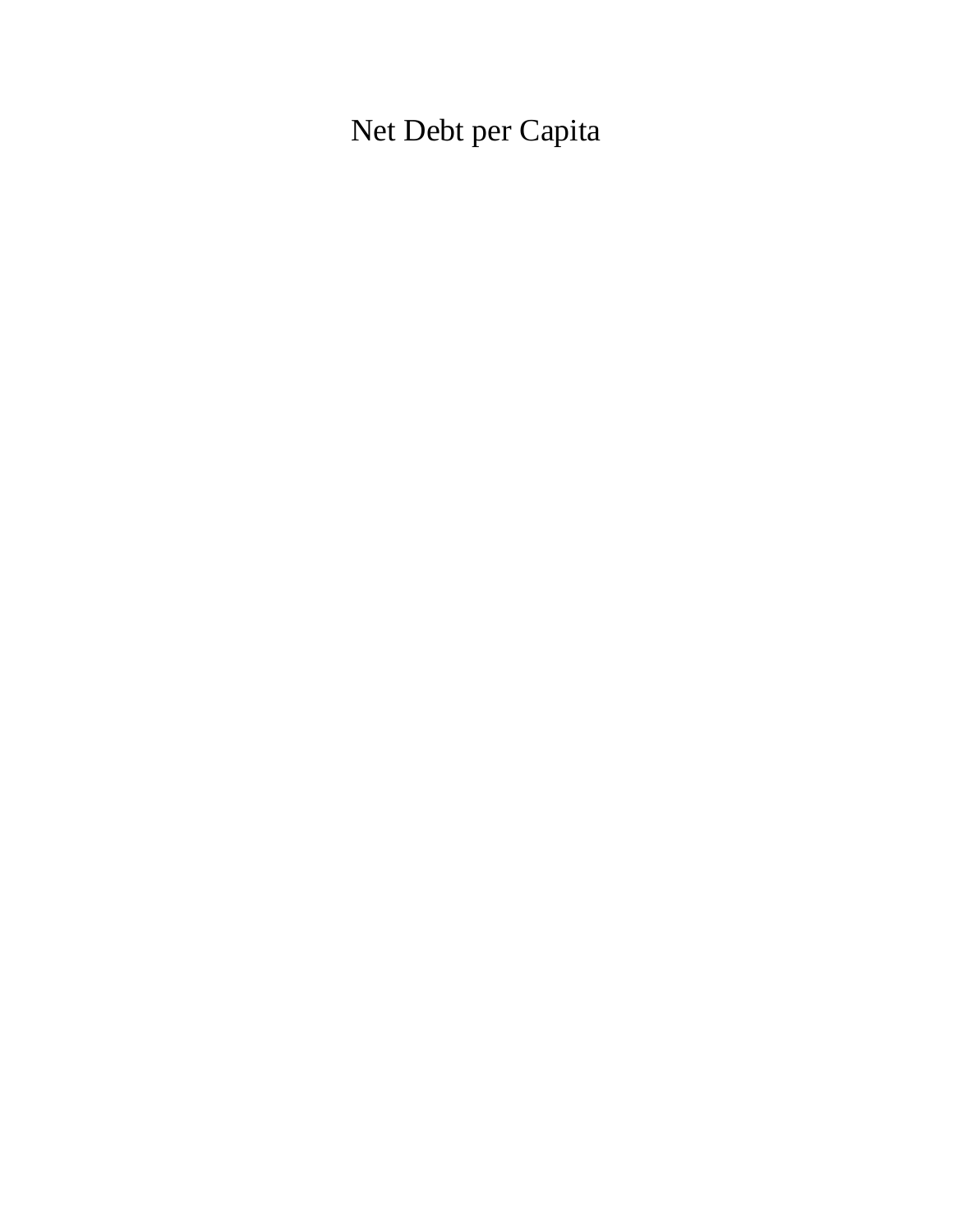<span id="page-16-0"></span>Change in Fund Balance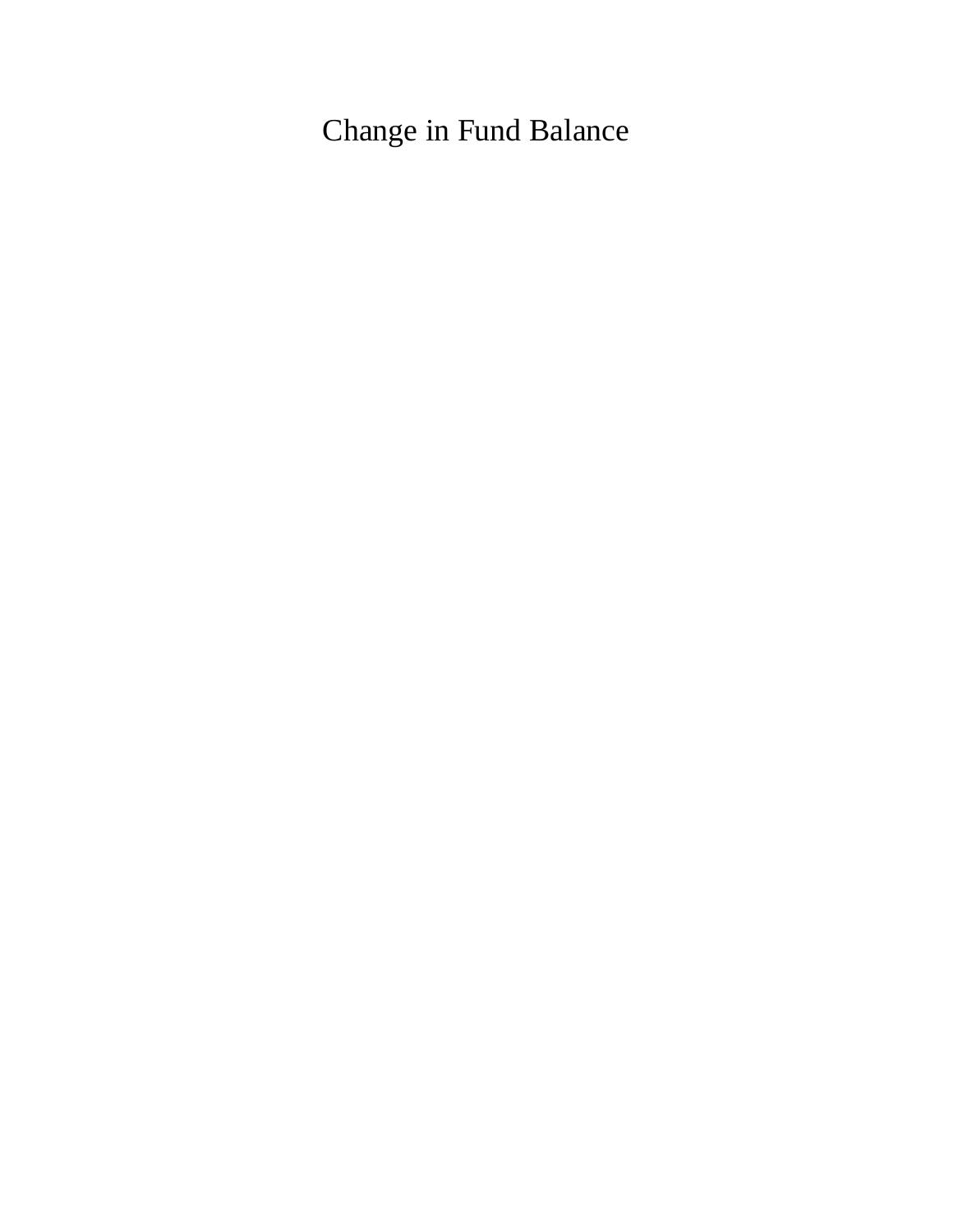<span id="page-17-0"></span>Cash Balances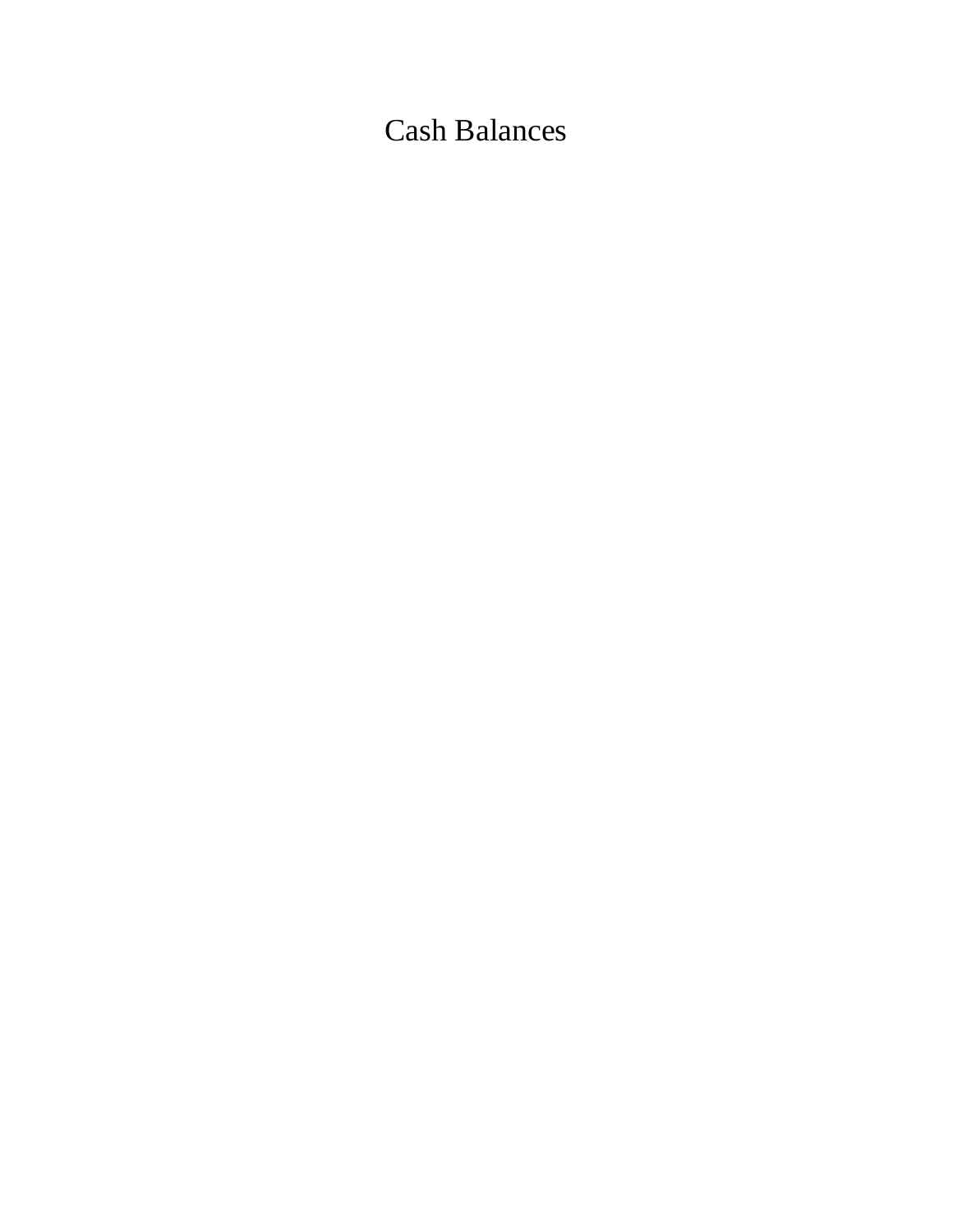<span id="page-18-0"></span>Cash Flow (Change in Cash Balances)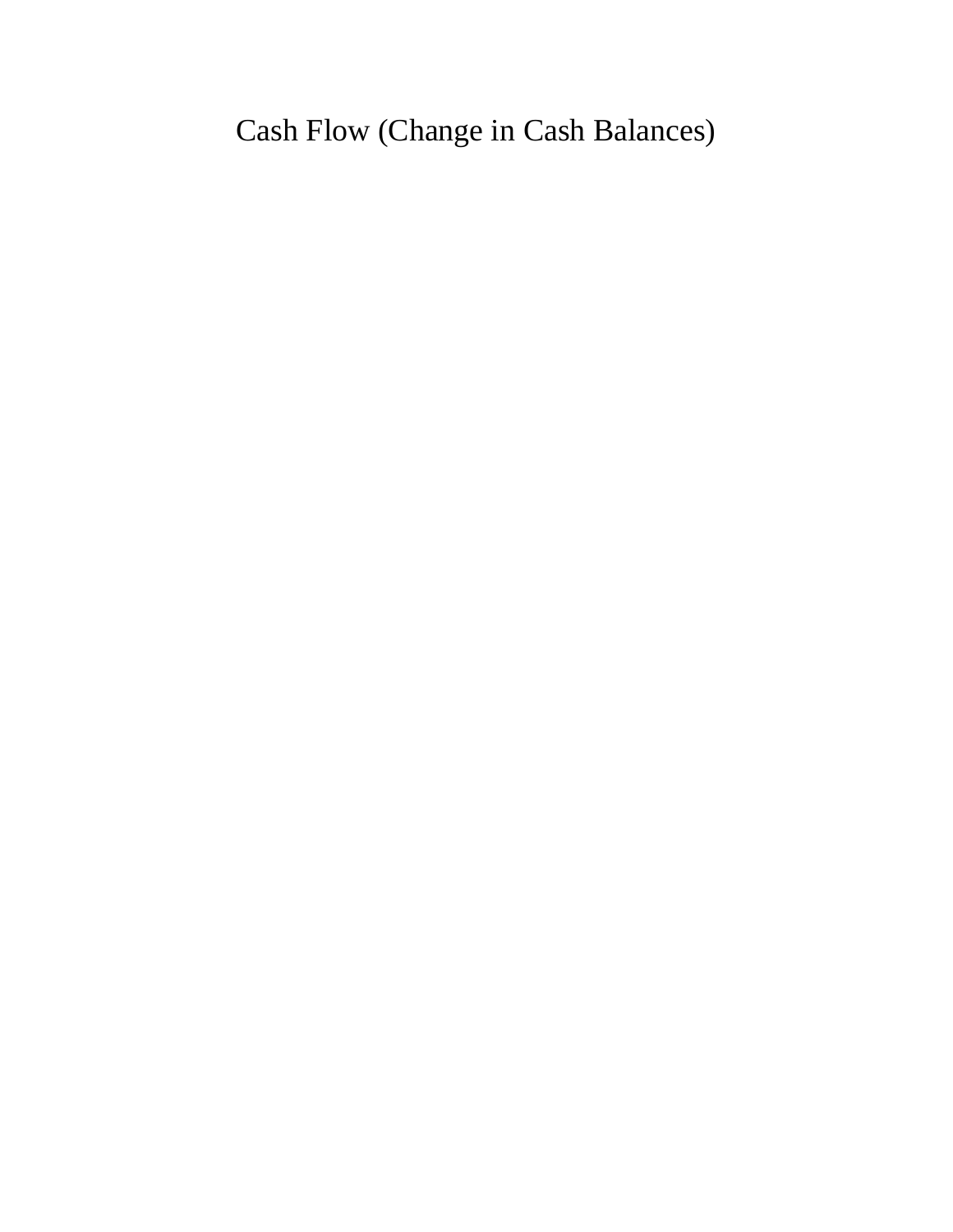<span id="page-19-0"></span>Revenue and Expenditure per Capita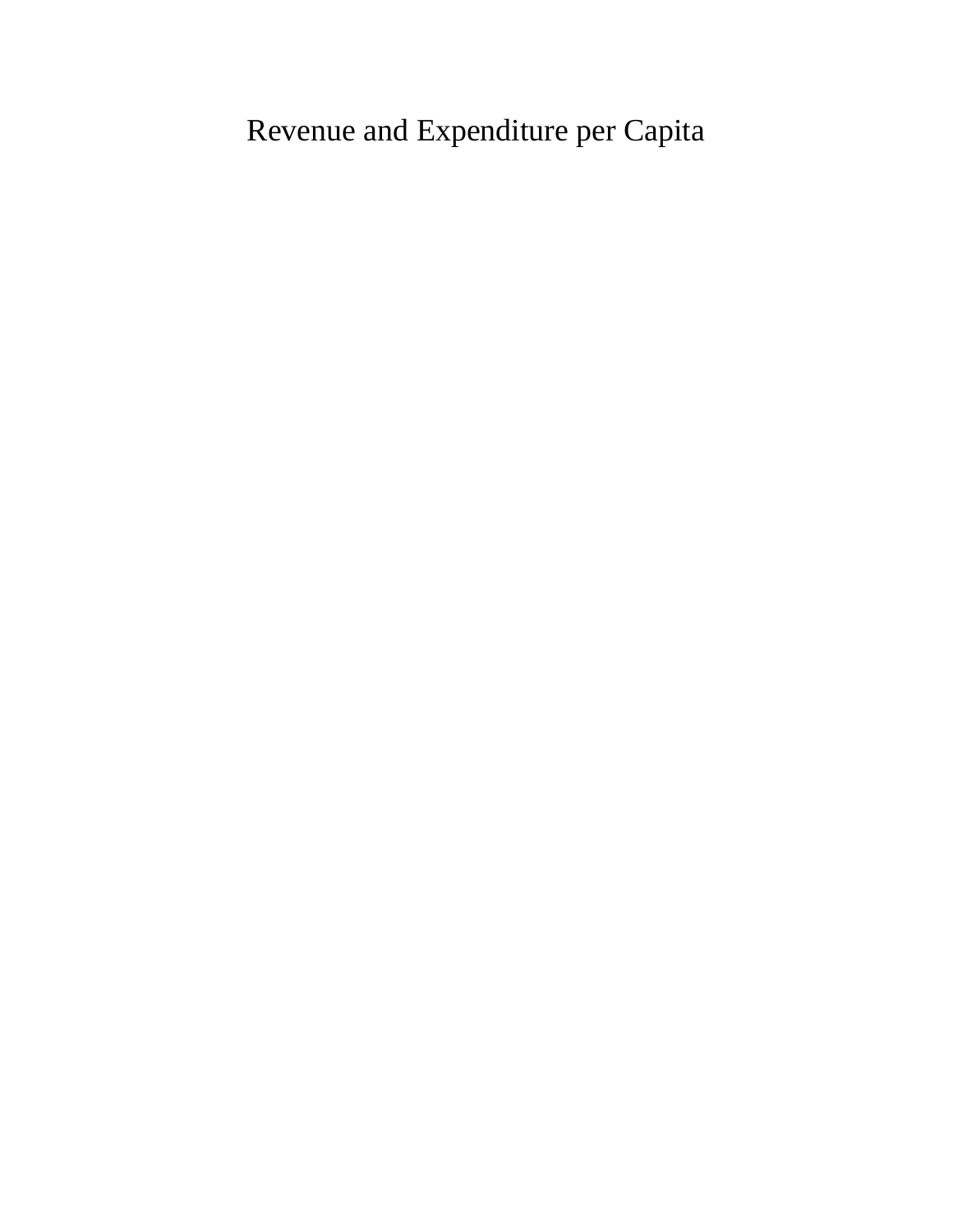<span id="page-20-0"></span>Equalized Valuation per Capita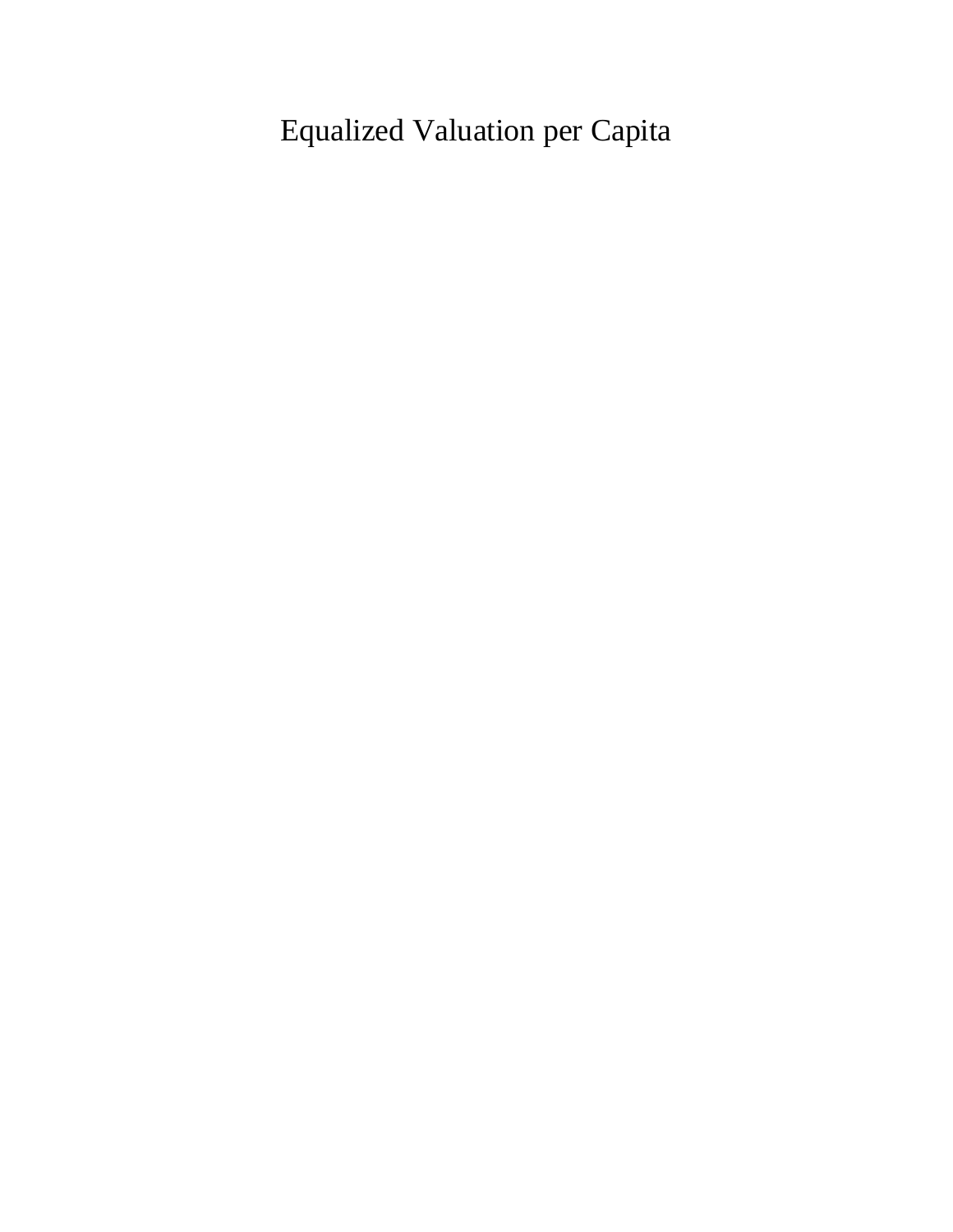<span id="page-21-0"></span>Fund Balance as a Percentage of the Budget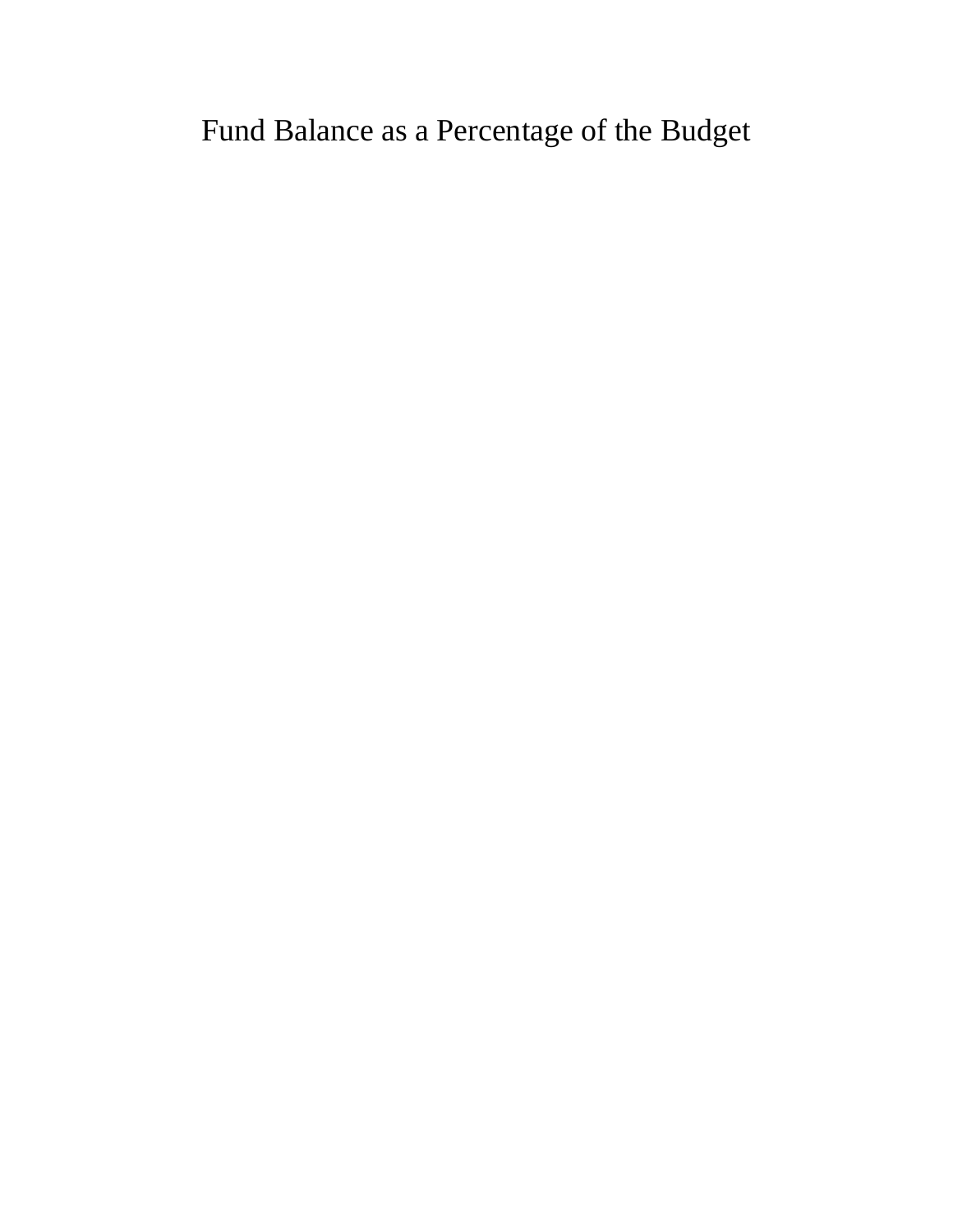### <span id="page-22-0"></span>Fund Balance as a percentage Prior Year Result of **Operations**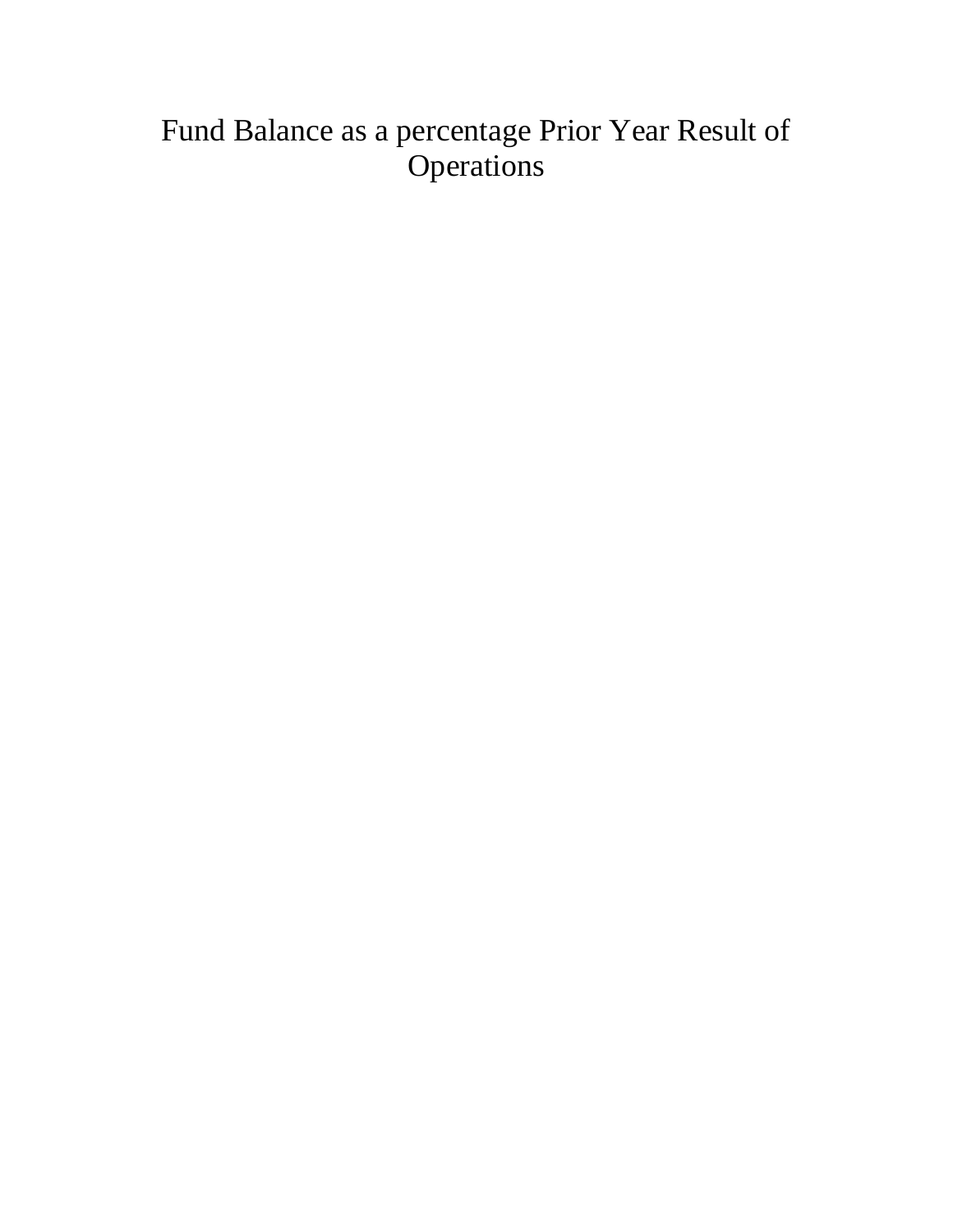### <span id="page-23-0"></span>Reserve for Uncollected Taxes as a Percentage of Total Levy